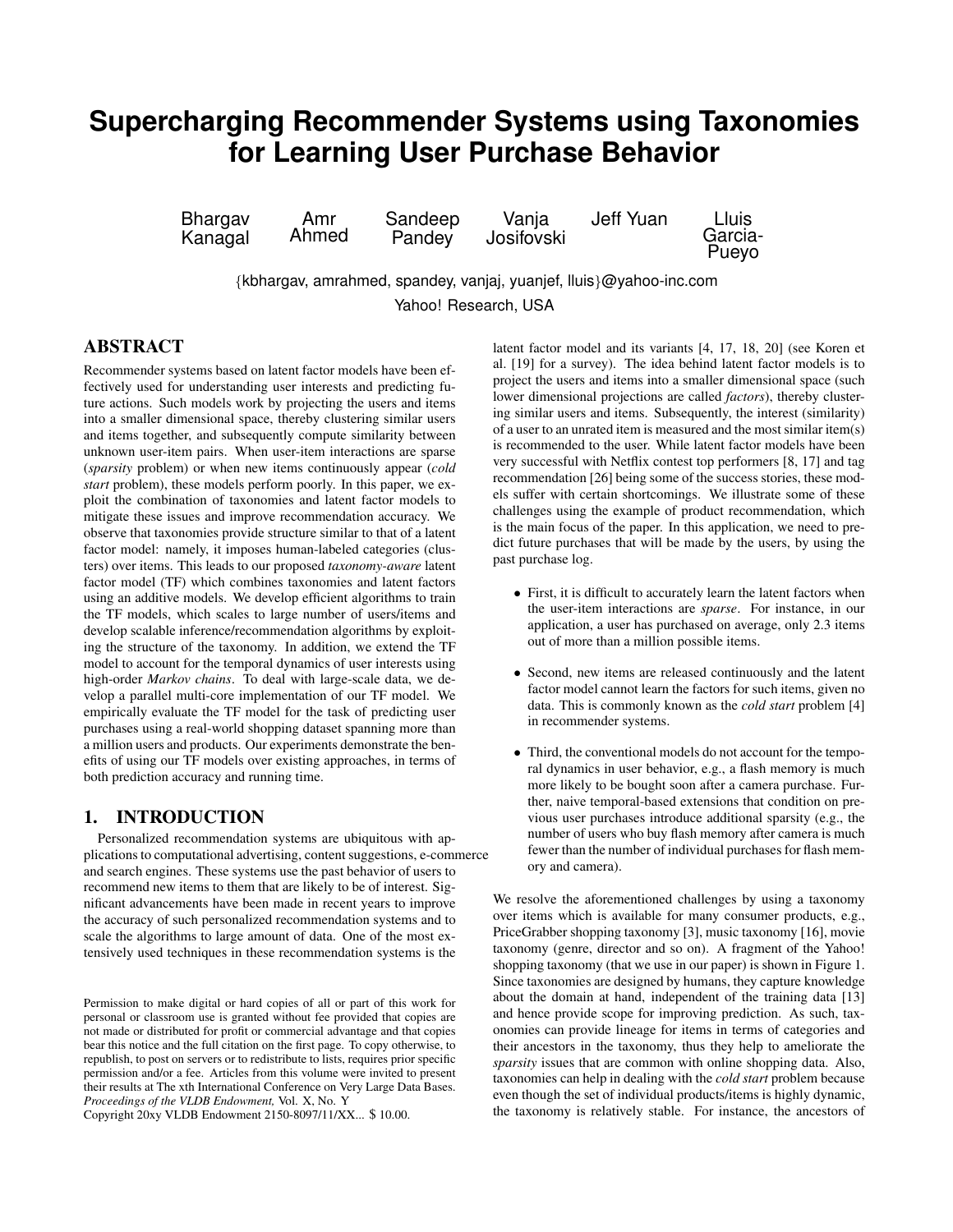a newly arrived item can be initially used to guide recommendations for the new item. In addition, taxonomies enable us to provide a *structured ranking*. Traditional latent factor methods provide a ranking over all the (possibly) unrelated products. Using the knowledge of taxonomy enables us to rank items within a given category and rank categories themselves, based on higher levels in the taxonomy. Further, using taxonomies allows to target users by product categories, which are common in advertising campaigns and reduce duplication of items of similar type.

Taxonomy-aware dynamic latent factor model. In this paper, we propose our *taxonomy-aware latent factor model* (TF) which combines taxonomies and latent factors for the task of learning user purchase behavior. We note here that there has been recent literature along this general research direction. We provide details comparing our approach with existing approaches in Section 8. In our model, we use the taxonomy categorization as a *prior* and augment this into the latent factor model to provide an *additive* framework for learning. As with the latent factor models, we learn factors for users and items to measure the similarity/interest of a user to an item. In addition, we also introduce factors for every interior node in the taxonomy and enforce the taxonomy prior over these latent factors: we learn the factors such that the sibling items in the taxonomy have factors similar to their parent. This also allows items with very few user interactions to benefit from their siblings, thereby leading to better factors. The additive framework also allows items with large number of user interactions to differ from their siblings, if the data exhibits such patterns.

While the above-mentioned factors account for the long-term interests of users in items, they do not explicitly capture the shortterm trends that are commonly seen in user online behavior [7]. For instance, if a user bought a camera in one of the last few time steps, then the likelihood that she buys a flash memory or a camera lens is high. We model such short-term trends using *k-order Markov chains* over the sequences in which items are bought one after another. In other words, we learn additional factors for items which tell how likely is this item to be bought by a user after the purchasing of the other item. Note that the taxonomy plays a vital role while building such temporal models since it allows us to condition on the past purchases of the user without introducing additional sparsity. For example, the number of users who bought a "Canon Rebel EOS T1i 15 MP" camera and subsequently purchased a "Sandisk 8GB Extreme SDHC SDSDX3" flash drive is much less than the number of users who bought (any) camera followed by (any) flash drive.

Model learning and Recommendation. We learn the factors in the model using stochastic gradient descent (SGD), an iterative algorithm for optimization. While the naive algorithm for SGD works for a few hundreds/thousands of items, it does not scale to our shopping dataset (Section 7.1) (requires a large number of iterations). We introduced a novel training algorithm called siblingbased training that enforces user preferences at each level of the taxonomy. Once the model is trained, it is used to make recommendations for the users. Traditional inference methods iterate over all the items for a given user, compute an affinity score for each item to the user, and subsequently compute the ranking over the items based on the score. Since we have over a million items, computing the ranking for all the users in this manner is prohibitively expensive. Instead, we propose a *cascaded* inference algorithm in which we rank in a top-down manner where, for a given user, we first rank the nodes at the highest level of the taxonomy. Then we follow only the  $k$  high-scoring nodes and the subtrees under them and continue the recursion. Cascaded inference provides us with a natural accuracy/efficiency trade-off where we can increase the accuracy by



Figure 1: Fragment of the product taxonomy used in Yahoo! Shopping. (Product names omitted)

increasing  $k$  at the expense of efficiency. In addition, by cascading, we can provide a more meaningful structured ranking.

Parallel Implementation. We develop a parallel multi-core implementation of the training and inference algorithms. The factor matrices are global and are shared by the various threads. To update a given item factor, we need to obtain a lock on the item factor and then write to it. One of the key challenges we faced with the taxonomy is that item factors are updated with different frequencies by the training algorithm. For instance, the item factors corresponding to the upper levels of the taxonomy are updated more frequently than the items at the leaf of the taxonomy. In order to address this problem, we develop *caching* heuristics that enable us to improve the speedup.

Contributions. The contributions of our work include:

- 1. We propose a novel taxonomy-aware latent factor model (TF), that combines the taxonomies with latent factor models using an additive framework. We show how TF can help allievate several issues including sparsity and cold start.
- 2. We introduced a novel algorithm for training taxonomy-guided models that we call sibling-based training and show experimentally that it results in significant improvements.
- 3. We present efficient algorithms for training TF and executing inference over TF models by exploiting the structure of the taxonomy, called cascaded learning and inferencing.
- 4. We extend the TF model to differentiate between the longterm and short term purchasing behavior and show it leads to better recommendations.
- 5. We detail an efficient parallel implementation and empirically demonstrate the benefits of our approach over a realworld large-scale dataset from online shopping sites.

Outline: The rest of the paper is organized as follows. We provide background for the various concepts used in the paper in Section 2. We describe our taxonomy-aware latent factor model in Section 3. Next, we discuss techniques for learning TF (Section 4) and making recommendations from TF (Section 5). We provide details of our implementation in Section 6 and conclude with a comprehensive experimental study in Section 7. We briefly mention some of the other related work in Section 8.

## 2. PRELIMINARIES

In this section, we provide background for the various concepts used in the paper. We begin with a brief introduction to latent factor models, a commonly used technique in recommender systems and illustrate *stochastic gradient descent*, a widely used optimization algorithm.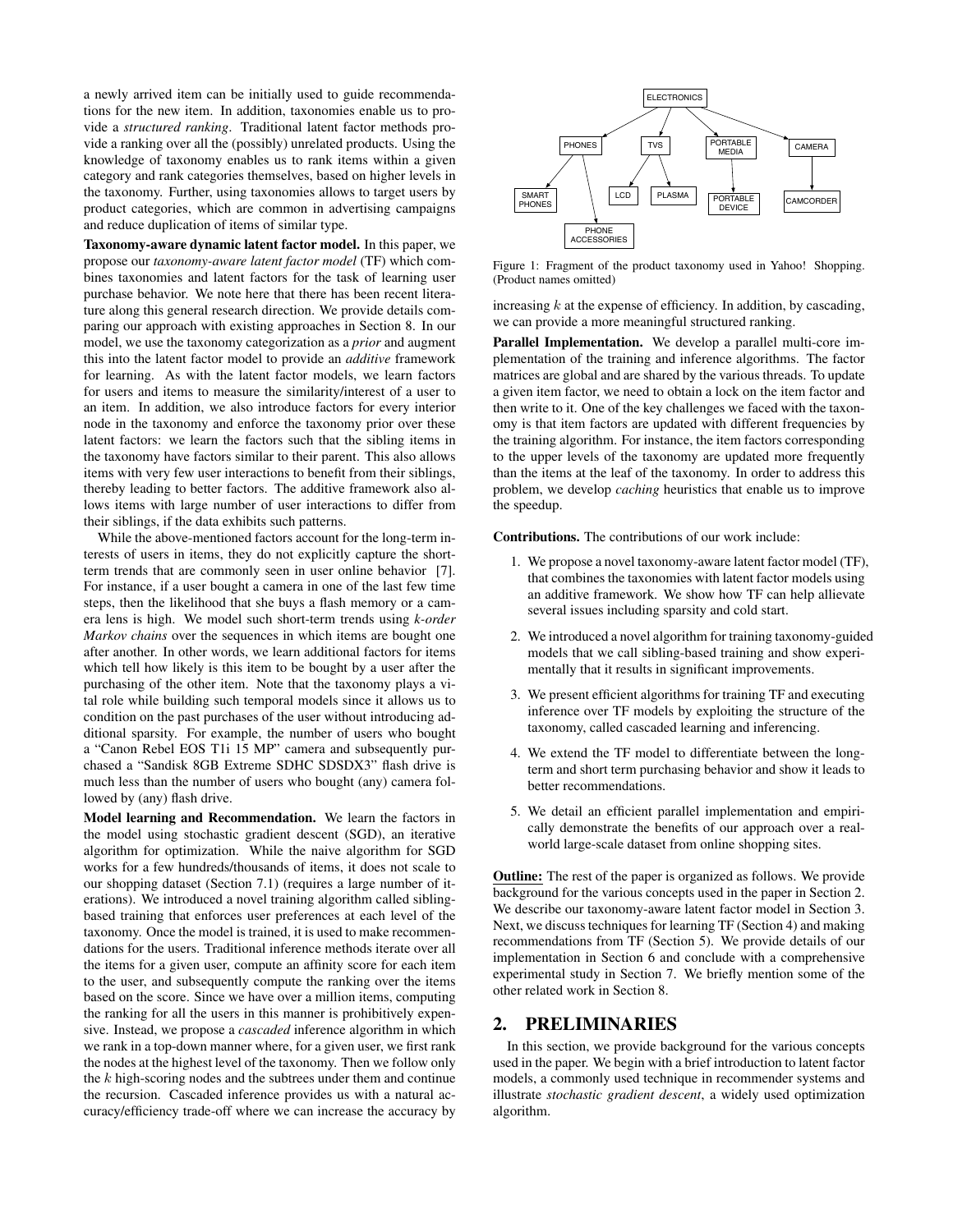### 2.1 Latent Factor models

Latent factor models have been extensively used in recommender systems [19, 4]. The most successful techniques in the Netflix prize [8] were based on latent factor models. We illustrate latent factor models below. The input to a recommender system is a sparse (partially populated) user-item matrix Y (size  $m \times n$ , m users and  $n$  items) where the entries correspond to an interaction between a user and an item – either in terms of a rating or a purchase. The goal of the recommender system is to predict, for each user  $u$ , a ranked list of items missing entries in the matrix. We assume that each user u can be represented by a latent factor  $v_u$ which is a vector of size  $1 \times K$  (K is commonly referred to, as the number of factors in the model, typically much smaller than  $m$  and n). Similarly, each item i can be represented by a latent factor  $v_i$ (also, a vector of size  $1 \times K$ ). User u's affinity/interest in item i is assumed to follow this model:

$$
\hat{x}_{ui} = \langle \mathbf{v}_\mathbf{u}, \mathbf{v}_\mathbf{i} \rangle
$$

Here,  $x_{ui}$  is the affinity of user u to item i,  $\langle v_u, v_i \rangle$  represents the dot product of the corresponding user and item factors. While most latent factor models also include *bias* terms  $b<sub>u</sub>$  and  $b<sub>i</sub>$ , that model the generosity of the user's rating and the popularity of the item respectively. We ignore this for simplicity of exposition. The learning problem here is to determine the best values for  $v_u$  and  $v_i$ based on the given rating matrix  $Y$ , these parameters are usually denoted by Θ. While traditional approaches to matrix factorization try to regress over the known entries of the matrix, a more successful approach is the recently proposed Bayesian personalized ranking BPR [24]. Here, the trick is to do regression directly over the *ranks* of the items, rather than the actual ratings. Another reason for the usage of BPR is the following: often, we may only have *implicit feedback* from the users (i.e., we may not have a rating between 1 to 5, but rather have the information that the user made a purchase). In this case, regression over the actual numbers of purchases is not meaningful.

In BPR, the goal is to discriminate between items bought by the user and items that were not bought. In other words, we need to learn a ranking function  $R_u$  for each user u that ranks u's interesting items higher than the non-interesting items. In other words, if item i appears in user u's purchase list  $B_u$  and item j does not appear in  $B_u$ , then we must have  $R_u(i) > R_u(j)$ . For this, we need to have:  $x_{ui} > x_{ui}$ . Based on the above arguments, our likelihood function  $p(R_u | \Theta)$  is given by:

$$
p(R_u | \Theta) = \prod_{u \in U} \prod_{i \in B_u} \prod_{j \notin B_u} \sigma(x_{ui} - x_{uj})
$$

Following [24], we have approximated the non-smooth, nondifferentiable expression  $x_{ui} > x_{uj}$  using the logistic sigmoid function  $\sigma(x_{ui} - x_{uj})$ , where  $\sigma(z) = \frac{1}{1 + e^{-z}}$ . We use a Gaussian prior  $N(0, \sigma)$  over the entries in  $\Theta$ . We compute the MAP ((maximum aposteriori) estimate of  $\Theta$ . The posterior over  $\Theta$  (which needs to be maximized) is given by:

$$
p(\Theta|R_u) = p(\Theta)p(R_u|\Theta)
$$
  
=  $p(\Theta) \prod_{u \in U} \prod_{i \in B^u} \prod_{j \notin B_u} \sigma(x_{ui} - x_{uj})$ 

We need to maximize the above likelihood (or its log-likelihood), shown below.

$$
\sum_{u} \sum_{i \in B_u} \sum_{j \notin B_u} \ln \sigma(x_{ui} - x_{uj}) + \lambda ||\Theta||^2
$$

where,  $\lambda$  is a constant, proportional to  $\frac{1}{\sigma^2}$  The second term is the

*regularization* term, which is used to prevent overfitting, by keeping the learned matrices  $v_u$  and  $v_i$  sparse.  $||\Theta||^2$  is given by the following expression:

$$
||\Theta||^2 = \sum_u ||v_u^{\rm U}||^2 + \sum_i ||v_i^{\rm I}||^2
$$

#### 2.2 Stochastic Gradient Descent (SGD)

SGD is typically used to optimize objective functions that can be written as sums of (differentiable) functions, e.g., in the objective function above, we have one function per training data point  $(u, i, j)$ . The standard gradient descent method is an iterative algorithm: Suppose that we want to maximize a given objective function. In each iteration, we compute the gradient of the function and update the arguments in the direction of the gradient. When the function is in the summation form, computing the overall gradient requires computing the derivative for each function in the summation. Hence, computing the derivative can be quite expensive if we have a large training dataset. In SGD, we approximate the derivative by computing it only at a single (randomly chosen) term in the summation and update the arguments in this direction. Despite this approximation, SGD has been shown to work very well in practice [11, 9, 10], often outperforming other methods including the standard gradient descent. We illustrate SGD using the example of the latent factor model. In the above example, a given training data point  $(u, i, j)$  defines a term in the summation. The derivatives with respect to the  $v_u$ ,  $v_i$  and  $v_j$  variables are shown below. Denote  $c_{u,i,j}$  to be equal to  $(1 - \sigma(x_{ui} - x_{uj}))$ .

$$
\frac{\partial L(U, V)}{\partial \mathbf{v}_{\mathbf{u}}} = c_{u,i,j}(\mathbf{v}_{\mathbf{i}} - \mathbf{v}_{\mathbf{j}}) + \lambda \mathbf{v}_{\mathbf{u}}
$$
\n
$$
\frac{\partial L(U, V)}{\partial \mathbf{v}_{\mathbf{i}}} = c_{u,i,j} \mathbf{v}_{\mathbf{u}} + \lambda \mathbf{v}_{\mathbf{i}}
$$
\n
$$
\frac{\partial L(U, V)}{\partial \mathbf{v}_{\mathbf{j}}} = -c_{u,i,j} \mathbf{v}_{\mathbf{u}} + \lambda \mathbf{v}_{\mathbf{j}}
$$

Here,  $\epsilon$  is the learning rate which is set to a small value. The regularization term λ is usually chosen via *cross-validation*. An exhaustive search is performed over the choices of  $\lambda$  and the best model is picked accordingly. The corresponding update equations are shown below.

$$
\mathbf{v}_{\mathbf{u}} = \mathbf{v}_{\mathbf{u}}(1 - \epsilon \lambda) - \epsilon c_{u,i,j}(\mathbf{v}_{\mathbf{i}} - \mathbf{v}_{\mathbf{j}})
$$
  
\n
$$
\mathbf{v}_{\mathbf{i}} = \mathbf{v}_{\mathbf{j}}(1 - \epsilon \lambda) - \epsilon c_{u,i,j} \mathbf{v}_{\mathbf{u}}
$$
  
\n
$$
\mathbf{v}_{\mathbf{j}} = \mathbf{v}_{\mathbf{j}}(1 - \epsilon \lambda) + \epsilon c_{u,i,j} \mathbf{v}_{\mathbf{u}}
$$

The overall algorithm proceeds as follows. A training data point  $(u, i, j)$  is sampled uniformly at random. The gradients are computed at this particular data point and the variables are modified according to the update rules shown below. An *epoch* is roughly defined as a complete pass over the data set (i.e., over all the nonzero entries in the rating matrix).

# 3. TAXONOMY-AWARE LATENT FACTOR MODEL (TF)

The techniques presented in Section 2 allow for learning a user's personalized ranking over items. However, such a basic model suffers from a number of shortcomings as follows:

• Sparsity: In large scale settings and as often is the case in web applications, the number of items are in the millions and it is often the case that each user rates only a few of them.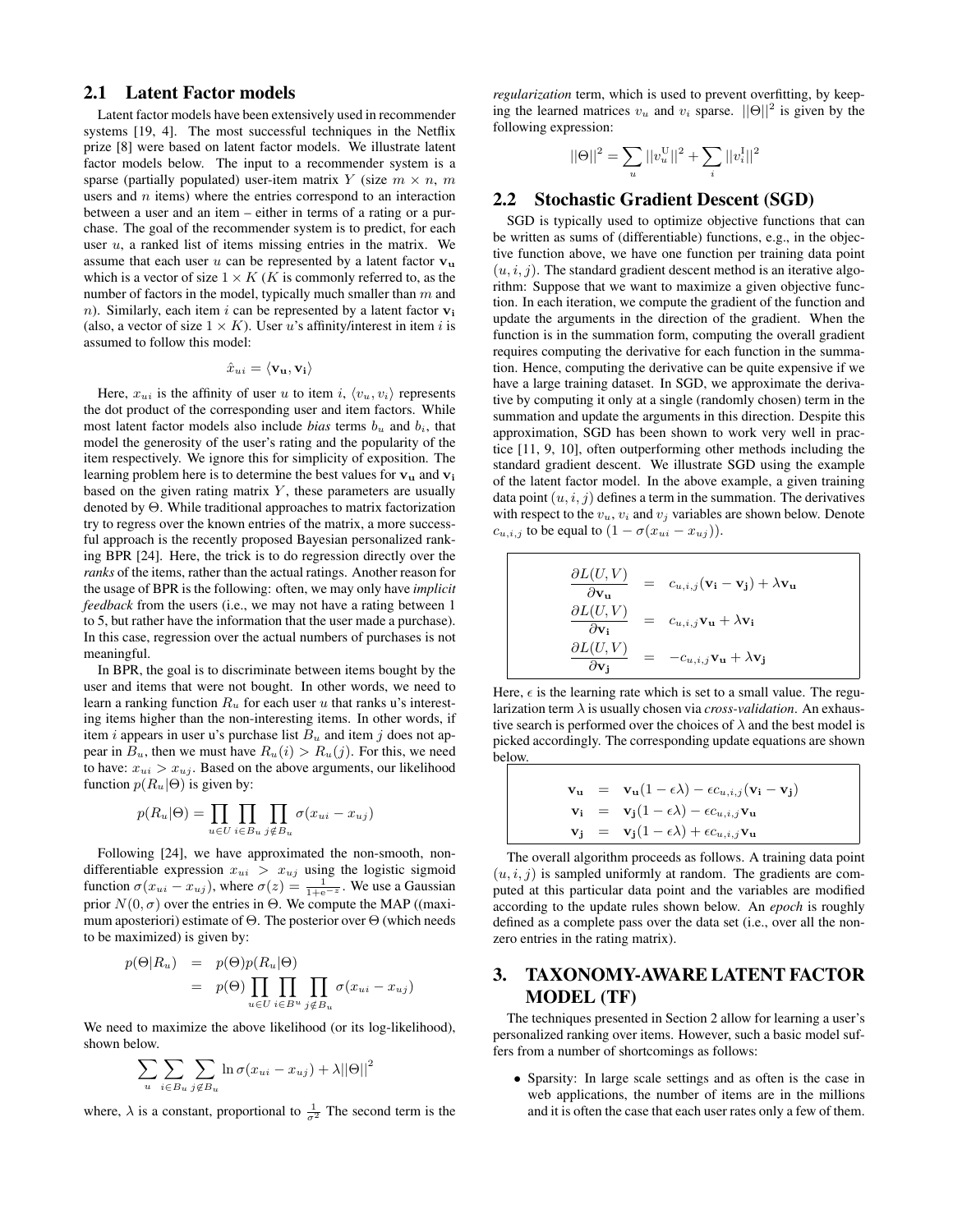

(**b**) TF: Our proposed taxonomy-aware latent factor model

(**c**) Additional latent factors for taxonomy

Figure 2: (a) An example of a sequence of items purchased by the user. Here, the user buys a camera followed by a set of camera accessories. (b) Our proposed taxonomy-aware latent factor model (TF). The user factor, item factor and next-item factor are as shown. The shaded random variables  $B_t$  are the items purchased by the user at various times. (c) Illustrating latent factors for the taxonomy. For each node in the taxonomy, we introduce a latent variable, i.e., we introduce the latent variable  $w_{p^m(i)}^{\text{I}}$  for the  $m^{th}$  ancestor of i. The actual item factor is the sum of these variables, as shown in the figure.

This creates a sparsity problems and prevents the model from learning that for instance, buying an iPhone is a good indicator that the user would be interested in other electronic gadgets.

• Temporal awareness: User purchases are mainly driven by two factors: short-term interests and long-term interests. Standard latent factor models can capture long-term interests, however they fail to tease apart transient interests from long-term ones.

In this section, we describe our proposed taxonomy-aware temporal latent factor model (TF) for recommendation and illustrate its advantages over previously proposed approaches. Our model resolves the aforementioned shortcomings of the standard latent factor models by incorporating a taxonomy prior over the item factors and modeling time explicitly in the user-item affinity model. We first give some notations and then describe the affinity model. Learning the parameters of the affinity model and recommendation are addressed in Section 4 and 5, respectively.

### 3.1 Notations

We illustrate our TF model using a generative graphical model [15, 23, 12] representation, shown in Figure 2. We define the random variables in the graphical model and then explain the time-specific affinity model in the next subsection. We start off by providing the notations that we use, about the taxonomy.

#### Taxonomy notations:

We use item identifiers using integers  $i, j$ . Given an item  $i$ , then  $p(i)$  denotes its parent in the taxonomy.  $p^{m}(j)$  denotes the  $m^{th}$ node on the path from item j to the root (e.g.,  $p^0(j) = j$ ,  $p^1(j) = j$  $p(j)$ ). Also, we use D to denote the depth of the taxonomy.

#### Random variables:

The random variables in the model are shown below. All the random variables except  $B_t$  correspond to the factors in the TF model. Each factor is a vector with dimension  $1 \times K$ , where K is the dimensionality of the model.

- $v_u^U$ : denotes the latent factor of the user u.  $(v_u^U)$  is analogous to the user factor  $u_i$  for the latent factor model in Section 2). This factor captures the long-term interests of the user.
- $w_{p^m(j)}^I$ : We introduce latent variables for all the nodes in the item taxonomy.  $w_{p^m(j)}^I$  denotes the latent variable of  $p^{m}(j)$ , i.e., the latent variable of the the  $m^{th}$  ancestor of item j.  $w_{p^m(j)}^I$  represents the offset of the node  $p^m(j)$  from its parent latent factor, i.e., how much different this category is from its parent.
- $v_j^{\mathrm{I}}$ : denotes the effective latent factor corresponding to item  $j$ . (This factor is analogous to the item factor in the latent factor model in Section 2).
- $v_j^{\mathrm{I}\rightarrow\bullet}$ : denotes the *next-item* factor, which is used to capture the short-term trends in the user purchases. Intuitively, if a user purchases item j, then  $v_j^{I\rightarrow\bullet}$  gives a location in the latent space where the next purchase is most likely to occur (this will be made more explicit below). We introduce latent variables  $w_{p^m(j)}^{1\rightarrow \bullet}$  for all nodes in the taxonomy in the same manner as above.
- $B_t$ : denotes the  $t^{th}$  transaction of the  $i^{th}$  user, i.e., the set of items that were bought in the  $t^{th}$  time instant. The  $B_t$  node is shaded in Figure 2 since we know the value of this random variable.

Since we desire the item latent factors to capture the effect of taxonomy, i.e., an item factor should be similar to its ancestors. In particular, we expect the factors of a node to depend on all its ancestors up to the root. We model this as follows:

$$
v_j^{\text{I}} = \sum_{m=0}^{D} w_{p^m(j)}^{\text{I}} \n v_j^{\text{I}\to\bullet} = \sum_{m=0}^{D} w_{p^m(j)}^{\text{I}\to\bullet}
$$
\n(1)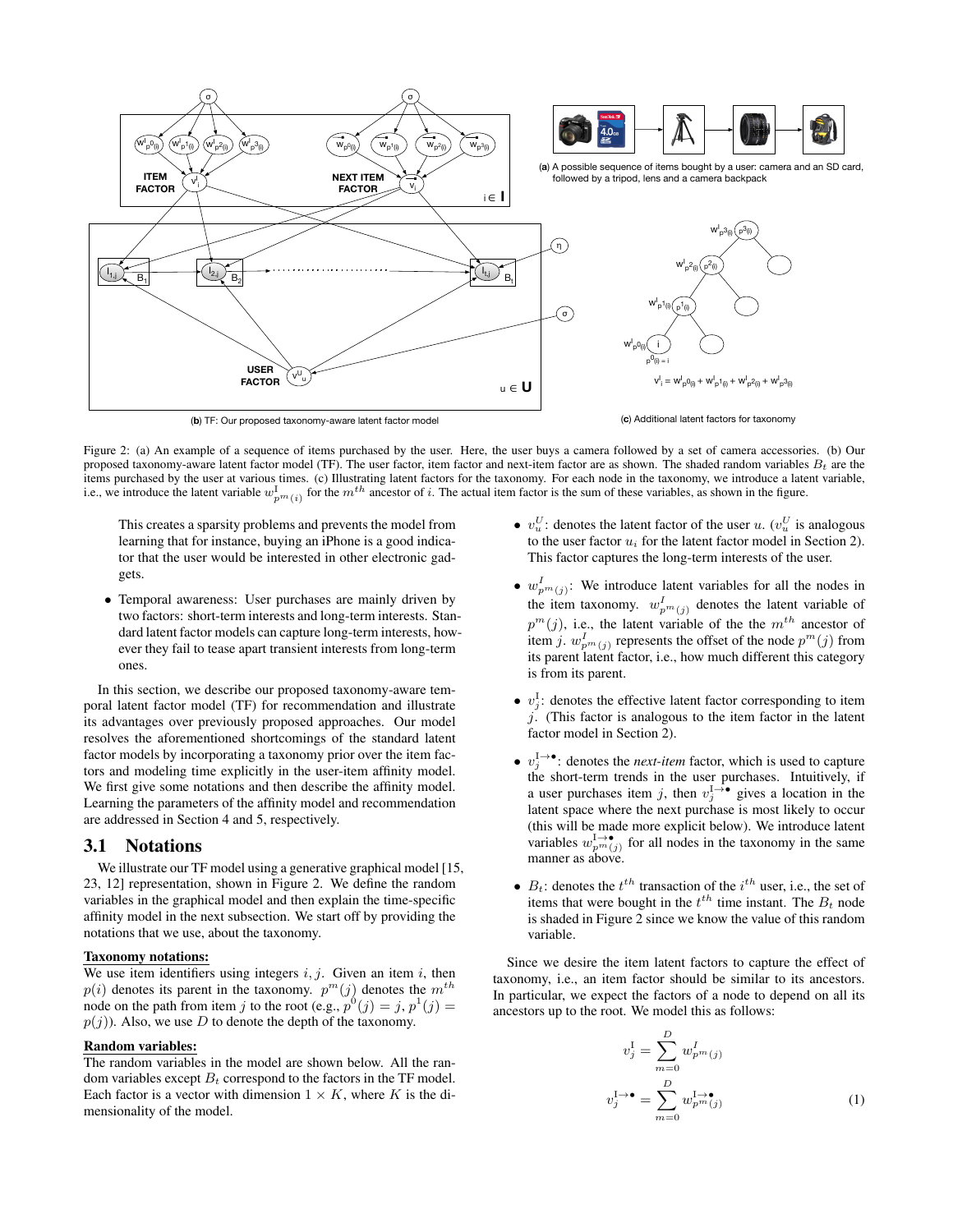Note that this way of defining item factors allows the siblings items in the taxonomy to have similar factors as desired. Also, it allows an item to sufficiently differ from its siblings if that leads to better modeling of the data.

#### 3.2 Taxonomy-aware Temporal Affinity Model

For each user, for each time step, we need to determine a score/affinity array s over all the items j where  $s_t(j)$  represents the likelihood that the user  $u$  buys item  $j$  at time  $t$ . The score for an item is a sum of two terms.

$$
s_t(j) = \langle v_u^U, v_j^I \rangle + \frac{1}{|B_{t-1}^u|} \sum_{\ell \in B_{t-1}^u} \langle v_\ell^{I \to \bullet}, v_j^I \rangle \tag{2}
$$

- 1. *Long-term interest:* The first term  $\langle v_u^U, v_j^I \rangle$  is the inner product between the user factor  $v_u^U$  and the item factor of the  $j^{th}$ item,  $v_j^I$  which captures the global (long-term) similarity between the user  $u$  and the item  $j$ .
- 2. *Short-term interest:* The second term in the score is given by  $\frac{1}{|B_{t-1}^u|}$   $\sum$  $\ell \in B_{t-1}^u$  $\langle v_{\ell}^{\mathrm{I}\rightarrow\bullet}, v_{j}^{\mathrm{I}} \rangle$  which captures the short-term

similarity, i.e., if the user bought an item  $\ell$  (e.g., camera) in the previous time step, then the likelihood that the user buys an item  $j$  (e.g., flash memory) in the current time step. In this way, our model captures the temporal dynamics of the user purchase behavior.

Note that both terms are dependent on the user. The first term depends on the user factor while the second term depends on the previous items that were purchased by the user. For each user, we construct the array of scores over all items and this gives us a personalized ranking for what the user will purchase next.

Higher order Affinity Models In the affinity model described in Equation 2, we use the user's transaction at time  $t - 1$  to predict  $B_t^{\overline{u}}$ . However, using a single time step may not be enough to capture all the temporal dynamics. For instance, user may purchase a camera followed by a flash drive followed by a lens. We also need to capture the dependence between the camera and the lens. In order to do this, we extend the model to use a higher order Markov chain, i.e., we consider  $N$  previous transactions to predict the current transaction. We use the following equation to compute the scores:

$$
s_t^N(j) = \langle v_u^U, v_j^I \rangle + \sum_{n=1}^N \frac{\alpha_n}{|B_{t-n}|} \sum_{\ell \in B_{t-n}^u} \langle v_\ell^{I \to \bullet}, v_j^I \rangle \tag{3}
$$

As shown in the above equation, the first term remains unchanged. In the second term, we extend the summation to  $N$  previous transactions of the user. The additional parameters  $\alpha_n$  control the extent to which the previous transactions contribute to the current transaction. We use an exponential decay function  $\alpha_n = \alpha e^{(-n/N)}$  for this purpose.

# 4. LEARNING

In Section 3 we presented our time-based user-item affinity model. Now, our goal is to learn the parameters of this model to fit the observed user transactions. In other words, at each time step, and for each user, the affinity model should give higher scores to the items the user bought at time  $t$  than the affinity scores given to item not bought by the user at time  $t$ . To achieve this goal we employ the same discriminative training objective function we introduced in Section 2. In Subsection 4.1 we first detail the learning algorithm over the TF model, and then in Subsection 4.2 we give a novel training scheme to further leverage the power of the taxonomy.

# 4.1 Discriminative Training

Now, we describe the algorithm for learning the TF model. As described in Section 3, the parameters we need to learn are the user factors  $v_u^U$ , item factors  $v_i^I$  and the next-item factors  $v_i^{I\rightarrow\bullet}$ . To learn  $v_i^{\text{I}}$  and  $v_i^{\text{I}\rightarrow\bullet}$ , we need to learn the latent factors of the taxonomy, i.e.,  $w_i^{\text{I}}$  and  $w_i^{\text{I}\rightarrow\bullet}$  respectively. We use cross-validation to fix the other parameters such as K: the dimensionality of the factors,  $\sigma$ and N (number of previous transactions to consider) and  $\alpha_n$  (decay rate). Denote by  $\Theta$ , the set of parameters  $\{v^U, w^I, w^{I \to \bullet}\}\.$  We exploit recent advances in learning factorization models and rely on the so-called discriminative Bayesian personalized ranking (BPR) which has been shown to significantly outperform generative training [24].

In BPR, the goal is to discriminate between items the user bought and items s/he didn't buy. In other words, we need to learn a ranking function  $R_u$  for each user over items such that if item i appears in user u's transaction at time  $t$  and item  $j$  does not appear in the transaction, then  $R_u(i) > R_u(j)$ . For this, we need to have:  $s_t^N(i) > s_t^N(j)$ . Based on the above, our likelihood function  $p(R_u|\Theta)$  is given by:

$$
p(R_u | \Theta) = \prod_{u \in U} \prod_{B_t \in B^u} \prod_{i \in B_t} \prod_{j \notin B_t} p(s_t^N(i) > s_t^N(j) | \Theta)
$$

Here,  $B<sup>u</sup>$  is all the transactions of the user u. As specified in Section 3, we use a Gaussian prior  $N(0, \sigma)$  over the entries in  $\Theta$ . We compute the MAP ((maximum aposteriori) estimate of Θ. The posterior over  $\Theta$  (which needs to be maximized) is given by:

$$
p(\Theta|R_u) = p(\Theta)p(R_u|\Theta)
$$
  
=  $p(\Theta) \prod_{u \in U} \prod_{B_t \in B^u} \prod_{i \in B_t} \prod_{j \notin B} p(s_i^N(i) > s_i^N(j)|\Theta)$  (4)

We need to maximize the above likelihood (or its log-likelihood), shown below. Following [24], we approximate the non-smooth, non-differentiable expression  $s_t^N(i) > s_t^N(j)$  using the logistic sigmoid function  $\sigma(s_t^N(i) - s_t^N(j))$ , where  $\sigma(z) = \frac{1}{1 + e^{-z}}$ . Plugging this into Equation (4) and taking the logarithm, we get the following log-likelihood equation.

$$
\sum_{u} \sum_{B_t \in B^u} \sum_{i \in B_t} \sum_{j \notin B_t} \ln \sigma(s_t^N(i) - s_t^N(j)) - \lambda ||\Theta||^2 \tag{5}
$$

where,  $\lambda$  is a constant, proportional to  $\frac{1}{\sigma^2}$  and  $||\Theta||^2$  is given by the following expression:

$$
||\Theta||^2 = \sum_{u} ||v_u^{\text{U}}||^2 + \sum_{i} \sum_{m} ||v_{p^m(i)}^{\text{I}}||^2 + ||v_{p^m(i)}^{\text{I}}||^2
$$

We use stochastic gradient decent to optimize the above function. As described in Section 2, we need to select a sample, i.e., a single term in the summation in Equation 5. For this, we sample a user u and a transaction  $B_t^u$ . We pick an item i in the transaction and an item j not in the transaction. The four tuple  $(u, t, i, j)$  defines a single term in the summation, given by:

$$
L(u, t, i, j) = \ln \sigma(s_t^N(i) - s_t^N(j)) - \lambda ||\Theta||^2
$$
  
=  $\ln \sigma \left[ \langle v_u^U, v_i^I - v_j^I \rangle + \sum_{n=1}^N \frac{\alpha_n}{|B_{t-n}|} \sum_{\ell \in B_{t-n}^u} \langle v_\ell^{I \to \bullet}, v_i^I - v_j^I \rangle \right] - \lambda ||\Theta||^2$ 

Now, we need to compute the gradients of  $L(u, t, i, j)$  with respect to the parameters  $\Theta = \{v^U, w^I, w^{I \to \bullet}\}\$ . Using the chain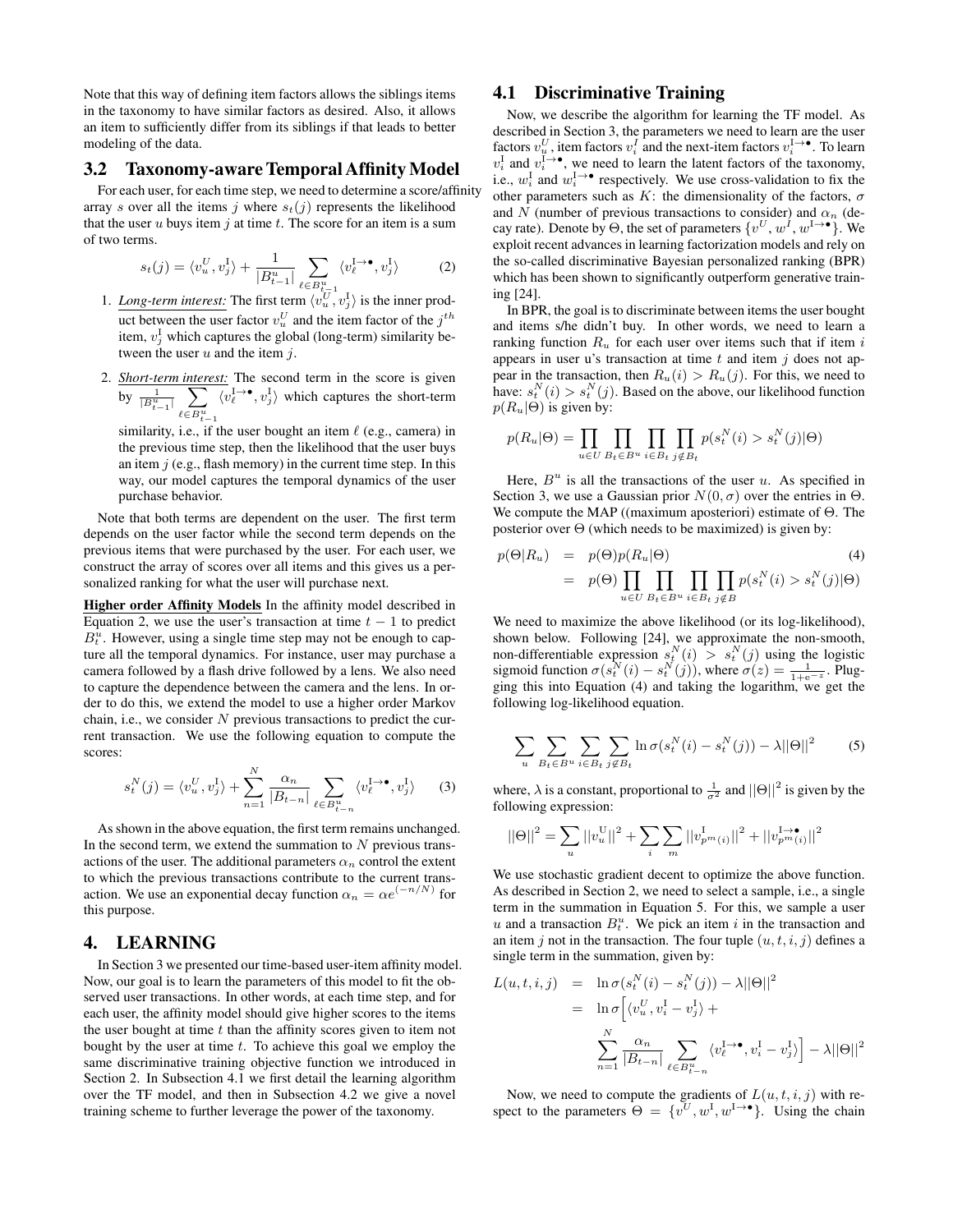rule, we note:

$$
\frac{\partial L(u,t,i,j)}{\partial w_{p^m(i)}^{\text{I}}} = \frac{\partial L(u,t,i,j)}{\partial v_i^{\text{I}}} \frac{\partial v_i^{\text{I}}}{\partial w_{p^m(i)}^{\text{I}}} = \frac{\partial L(u,t,i,j)}{\partial v_i^{\text{I}}}
$$

The second equality follows from Equation 1 ( $\frac{\partial v_i^1}{\partial w_{p^m(i)}} = 1$ ). Hence, we can focus on computing gradients with respect to  $v^{\text{I}}$  and  $v^{\text{I}\rightarrow\bullet}$ . The gradients of  $L(u, t, i, j)$  with respect to these parameters are

shown below. Lets us denote  $c_{u,i,j,t} = \left(1 - \sigma(s_t^N(i) - s_t^N(j))\right),$ and using the well-known fact that  $\frac{\partial \ln \sigma(z)}{\partial z} = (1 - \sigma(z))$ , the gradients are given by the following equations.

$$
\frac{\partial L(u,t,i,j)}{\partial v_u^U} = c_{u,i,j,t} \left( v_i^I - v_j^I \right) - \lambda v_u^U
$$
\n
$$
\frac{\partial L(u,t,i,j)}{\partial v_i^I} = c_{u,i,j,t} \left[ v_u^U - \sum_{n=1}^N \frac{\alpha_n}{|B_{u,t-n}|} \sum_{\ell \in B_{u,t-n}} v_\ell^{I \to \bullet} - \lambda v_i^I \right]
$$
\n
$$
\frac{\partial L(u,t,i,j)}{\partial v_j^I} = -\frac{\partial L(u,t,i,j)}{\partial v_i^I}
$$
\n
$$
\frac{\partial L(u,t,i,j)}{\partial v_\ell^{I \to \bullet}} = c_{u,i,j,t} \left( v_i^I - v_j^I \right) \sum_{n:\ell \in B_{u,t-n}} \frac{\alpha_n}{|B_{u,t-n}|} - \lambda v_i^I \quad (6)
$$

Next, we list the update rules corresponding to the above gradients. For each user factor, we increment it using the user derivative with a small learning rate of  $\epsilon$ . For the item factors, we need to do D updates, i.e., one for each level in the taxonomy. Note that the gradient with respect to all internal taxonomy item factors is the same due to Equation 1.

$$
v_u^{\mathrm{U}} = v_u^{\mathrm{U}} + \epsilon \left( \frac{\partial L(u, t, i, j)}{\partial v_u^{\mathrm{U}}} \right)
$$
  

$$
w_{p^m(i)}^{\mathrm{I}} = w_{p^m(i)}^{\mathrm{I}} + \epsilon \left( \frac{\partial L(u, t, i, j)}{\partial v_i^{\mathrm{I}}} \right)
$$
  

$$
w_{p^m(j)}^{\mathrm{I}} = w_{p^m(j)}^{\mathrm{I}} + \epsilon \left( \frac{\partial L(u, t, i, j)}{\partial v_j^{\mathrm{I}}} \right)
$$
  

$$
w_{p^m(\ell)}^{\mathrm{I} \to \bullet} = w_{p^m(\ell)}^{\mathrm{I} \to \bullet} + \epsilon \left( \frac{\partial L(u, t, i, j)}{\partial v_{\ell}^{\mathrm{I} \to \bullet}} \right) \tag{7}
$$

The basic learning algorithm is as follows. We use stochastic gradient descent to train the model. We select a sample which is represented by the 4-tuple  $(u, t, i, j)$ . Subsequently, we compute the gradients as shown in Equation 6 and subsequently update the factors using the update rules shown in Equation 7. In our experimental analysis, we study the effects of progressively updating the taxonomy, level by level. As described in Section 6, we introduce a parameter taxonomyUpdateLevels to update only selected levels of the taxonomy.

# 4.2 Sibling-based Training

To illustrate the idea of sibling training, we refer the reader to Figure 3. In this figure, we show a taxonomy of depth  $D = 3$ . We label items (i.e., the leaves of the tree or level 3 nodes) with symbols  $A, B, C, \dots$ , the subcategories (i.e., nodes at level 2) with  $M, N, \dots$ , and the categories (i.e., nodes at level 1) with  $S, T, \dots$ , and finally the root with  $R$ . As we mentioned in Section 3, each of these nodes are given a factor that we call  $w$  with a subscript indicating the node. For example, the factor assigned to node S and A are denoted with  $w_S$  and  $w_A$  respectively. To compute the effective latent factor associated with a given node, we sum all the factors along the path from this node to the root, as previ-



Figure 3: Illustrating sibling-based training. Items in green are bought by the users. Items in red are what the random-sampling algorithm might select. Items in Blue are selected by the sibling-based training algorithm. See text for more details (best viewed in color)

ously described. For example, the effective latent factor of node A,  $v_A = w_B + w_S + w_M + w_A$ , and the effective latent factor of node  $N, v_N = w_R + w_S + w_N$ .

Now suppose that the user bought item A. In order to do the training described in Section 4.1, we need to pick another item that the user did not buy and enforce that the user's affinity to item A is larger than the user affinity to the other item. Let us suppose we randomly pick item F. Applying the gradient rule over this pair will involve all factors, W<sub>s</sub>, along the paths from the root to each of A (marked with green) and  $F$  (marked with red). Intuitively, the gradient update rules should enforce the fact that the given user prefers category  $S$  to category  $T$ , subcategory  $M$  to  $P$ , and  $A$  to  $F$ . Now consider that the user bought item  $B$ , therefore, we need to sample another item not bought by the user. Let us say we randomly sample  $H$ . Using the same logic as above, the gradient update rules should affect all factors Ws, along the paths from the root to both  $B$  and  $H$ . The outcome of these updates would be to enforce that the user prefers category  $S$  to category  $T$ , subcategory  $M$  to  $Q$ , and  $B$  to  $H$ . However, there is a redundancy involved here. We already know from the first update that the user is more interested in the subtree rooted at  $S$  than the subtree rooted at  $T$ , moreover, while we know that the user is interested in the subtree rooted at S, we did not model the fact that user prefers the subtree rooted at M to the subtree rooted at N.

To remedy this deficiency, we introduce a novel training criteria that we call sibling-based training. The idea here is that while random sampling enforces users preference coarsely over the taxonomy, it fails to fine-tune those preferences over the sibling nodes in the taxonomy. Thus, we proceed as follows to solve this problem. Suppose, as before, that the user bought item A, then we need to enforce that the user prefers each node along the path form A to the root over its siblings. That is, the user prefers  $A$  to  $B, C, D$ ;  $M$  to  $N, O$ ; and  $S$  to  $T$ . To do that, we apply the BPR gradient update rule to each internal node along that path. First we pick a sibling node of  $A$ , say  $D$  (marked with blue in Figure 3), and enforce that the user affinity to  $A$  is larger than his/her affinity to D. Similarly, we pick a sibling node of  $M$ , say  $N$  (marked with blue in Figure 3), and enforce that the user affinity to  $M$  is larger than the user's affinity to  $M$ . And finally repeat the process at level 1. At each of these steps, the gradient update rule will affect all the factors Ws from the level under consideration up until the root. Thus, each observed purchase from the user will result in  $D$  training examples. In our implementation, we mix random sampling with sibling-based training to reap the benefits of each of them: coarse learning from the random sampling and fine-tuning ability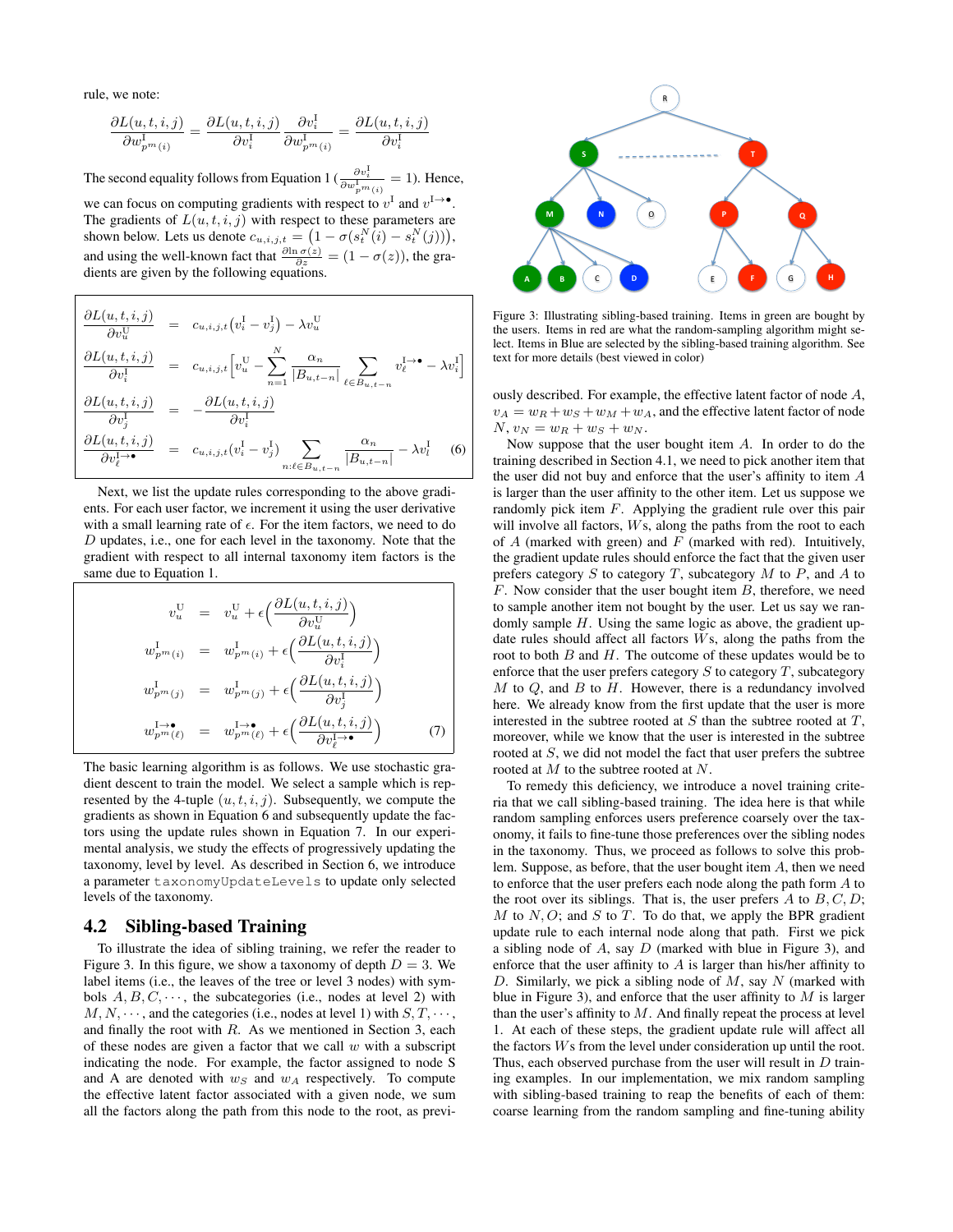

Figure 4: The figure pictorially illustrates our cascaded inference procedure. In the first step, we rank the top-level of the taxonomy, shown in the rectangular box. We pick the top-3 items (here, they are items 21, 25 and 28). Next, we consider the children of these items ONLY and continue the recursion. Finally, we return the top items (shown in red) at the leaf level.

of the sibling-based training. As we will demonstrate in the experimental section, this sibling-based approach results in significant improvement over random-based training.

### 5. RECOMMENDATIONS

In this section, we describe how to exploit the taxonomy for speeding up inference in latent-factor models. As specified in Section 1, we are interested to compute the top- $k$  products for each user. As with traditional latent factor models, we need to first compute the affinity of a user to all the items in the dataset and subsequently select the best  $k$  among them to recommend to the user. As we describe in Section 7.1, we have about 1.5 million products in our shopping dataset and computing the top- $k$  items for each user requires millions of vector operations (Equation 3) per user. Hence, this approach does not scale to large number of users and items. Next, we illustrate our proposed cascaded inference algorithm, that exploits the taxonomy to speedup the inference.

# 5.1 Cascaded Inference

The overall idea is depicted in Figure 4. In this figure we depict the taxonomy where leaf nodes are product and internal nodes are categories (and sub-categories). As we noted earlier, each node in the tree is associated with a factor  $w^I$  which models its offset in the latent space from its parent. The products' factors are then computed by the additive model in Equation 1. Taking this idea a step further, we can also construct an effective factor for each internal node (category) by summing all offsets in the path from that node to the root. Therefore we can perform recommendation at any level in the tree by ranking that level's factors according to their affinities to the user factor under consideration.

To perform recommendation at the leaf level we have to compute the ranking over millions of items, thus to speed this procedure we use the taxonomy to prune the search space as follow. We noticed (see Figure 7(e)), that the taxonomy imposed a clustering effect on the latent factors and that the magnitude of the values of the offset of nodes form their parents decreases as we move down the tree. Therefore, we employ the following top-down algorithm. We start the algorithm by considering the nodes in the top most level in the taxonomy in our search space. We rank them according to our affinity criterion (Equation 3). Next, we pick the top- $k_1$  items in this level and include the children of these items in our search space. We compute the scores of these items, select the top- $k_2$ items, and continue the recursion along their children. The benefits of this approach are two-fold: first, our search space is guaranteed to be small, resulting in much better efficiency, second we provide a more semantically meaningful ranking over the items as we can stop the recursion at any level and provide recommendation at that level if desired. Cascaded inference naturally provides us with a trade-off between accuracy and efficiency. As we increase the values of  $k_i$ 's, we improve accuracy at the expense of additional computation. We experimentally demonstrate this trade-off in Section 7.5.

# 6. IMPLEMENTATION DETAILS

We developed a multi-core implementation of our taxonomyaware latent factor model in C++. We used the BOOST [1] library package for storing the factor matrices and for locks. Our implementation of TF is generic, i.e., we can simulate a wide variety of previously proposed models include latent factor models and FPMC [25], which is the current state-of-the-art in next-transaction recommendation. We parameterize our implementation using the following parameters:

- taxonomyUpdateLevels: This is a parameter that controls the number of levels of the taxonomy that we use in our training/inference (going up from the leaf level of the taxonomy). For instance, if taxonomyUpdateLevels =  $1$ , then we only use the product level, just as in traditional latent factor models. Similarly, if taxonomyUpdateLevels = 4, then we use the full taxonomy. The benefit of this parameter is to test the effect of adding more depth to the taxonomy on the quality of the recommendations.
- maxPrevtransactions: This parameter denotes the number of previous transactions to use when predicting the user's short-term interest, i.e., the order of the Markov chain.

Note that if we set taxonomyUpdateLevels to 1 and the maxPrevtransactions to 0, then we only update the last (leaf) level in the taxonomy and ignore time – which is equivalent to the latent factor model. On the other hand, taxonomyUpdateLevels = 1 and maxPrevtransactions to 1 corresponds to the FPMC technique. In order to scale our learning algorithms to very large amounts of users/items, we develop techniques to parallelize our training and testing algorithms. We start with the a description of the parallelization in train.

### 6.1 Parallelizing training

We develop a multi-threaded approach using locks. The global state maintained by the SGD algorithm are the 3 factor matrices  $\{v^U, v^I, v^{I\rightarrow\bullet}\}.$  We introduce a lock for each row in our factor matrices. As shown in Section 4, in each iteration of training, we execute 3 steps: in the *first step*, we sample a 4-tuple  $(u, i, j, t)$ ; in the *second step*, we compute the gradients with respect to the appropriate user and item factors. In the *third step*, we update the factor matrices based on the gradients.

In the second step, we read the item factors. Hence, we need to obtain a read-lock over the factor and release it after reading. In the third step, we write to the factor thus we need to obtain a write lock on the item factor and subsequently release the lock once we update the factor. As shown in Section 4, for each iteration of SGD, we need to update the item factors of all of its ancestors and possibly all the item factors of its previous transactions. As we describe in Section 7, the taxonomy used in the evaluation has 1.5 million items at the last level and about 1500 internal nodes. Hence, these nodes are updated much more frequently (around 1000 times more often) than the items at the last level. Therefore we expect much more contention for the factors corresponding to the internal nodes in the taxonomy. To handle this issue, we propose the following caching technique. Here, each thread maintains a local cache of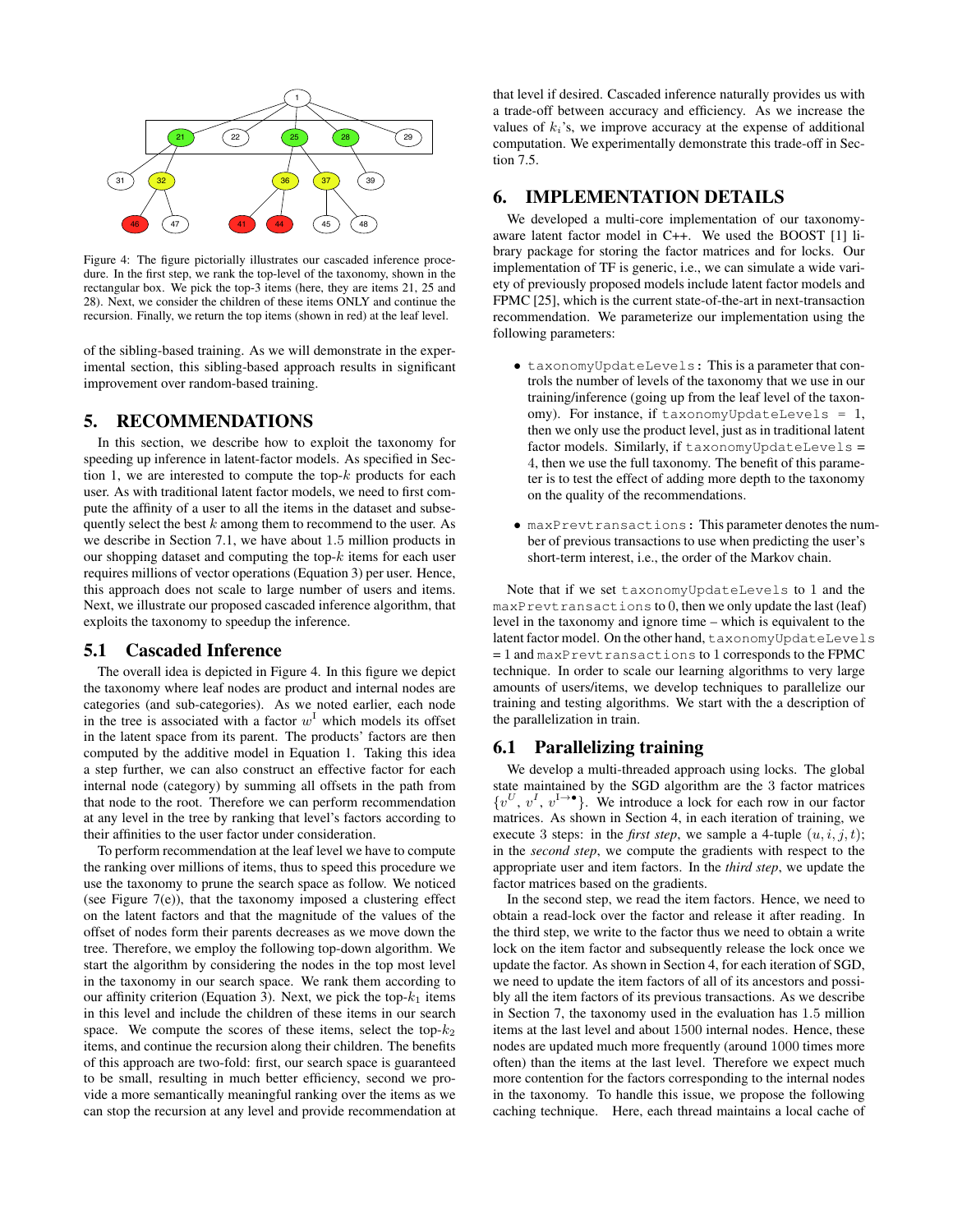

Figure 5: The figures illustrate the characteristics of our data set. Part(a) shows the number of distinct items bought by the user (train). Part(b) illustrates the number of new items that the user (test), while part (c) illustrates the item popularity.

the item factors which correspond to the internal nodes in the taxonomy. Now, in the second step of each SGD iteration, the factors are read from the global copy and in the third step, the local cached copy is updated. Whenever the difference between the corresponding local and global copies exceeds a threshold, we reconcile the local cached copy with the global factor matrices.

### 6.2 Parallelizing evaluation

Next, we propose techniques to parallelize our evaluation and computing the metrics. This is particularly significant because we need to do several rounds of cross-validation to compute the values for the parameters  $(\lambda, K)$  of the stochastic gradient descent. Essentially, we partitioned the set of users into several machines using Hadoop and on each machine, we ran the evaluation and aggregated the results.

### 7. EXPERIMENTAL EVALUATION

In this section, we illustrate the benefits of using TF models (Section 3) over the state-of-the-art approaches in recommender systems – in terms of both accuracy and efficiency. We start with a description of our dataset, metrics and related systems against which we compare our proposed TF model.

### 7.1 Dataset

To evaluate the TF model, we used a log of user online transactions obtained from a major search engine, email provider and online shopping site. The dataset contains information about the historical purchases of users over a period of 6 months. We fully *anonymize* the users by dropping the original user identifier and assigning a new, sequential numbering of the records. We drop the actual time stamp and only maintain the sequence of the transactional purchase logs. For reasons involving non-disclosure, we report results over a sample of the above data. In the sample, we have about 1 million anonymized users with an average of 2.3 purchases per user and 1.5 million distinct individual products, which is mapped to the Yahoo! shopping taxonomy. The (resulting) taxonomy has about 1.5 million individual products in the leaf level organized into a taxonomy 3 levels deep, with around 1500 nodes at lowest level, 270 at the middle level and 23 top level categories.

For each user, we pick a random fraction of transactions (with mean  $\mu$  and variance  $\sigma$ ) and select all subsequent (in time) transactions into the test dataset. All the previous transactions are used for training. To simulate sparsity, we experiment with different values of  $\mu = \{0.25$ (sparse), 0.50, 0.75(dense)}. We use a small variance of 0.05. Unless otherwise specified, we use  $\mu = 0.5$  in all experiments. The last  $T$  transactions in the training dataset are used for cross-validation and first  $T$  transactions in the test dataset is used for prediction and reporting the error estimates. In all experiments, we use  $T = 1$ . Since our goal is to build a recommender system which is supposed to help users discover new items, we remove those items (*repeated purchases*) from the users' test transactions which were previously bought by the user, i.e, they appear in the users' train transactions (which most recommender systems can easily do anyway). Hence, we note here that our problem is harder than merely recommending products to users.

In order to better analyze the results of our evaluation, we study the characteristics of the data, pertaining to sparsity. We measure statistics of the number of items purchased by the users and the popularity of the items. In the histogram shown in Figure 5(a), we depict the number of users who bought  $k$  distinct items (in the training data) for different values of  $k$ . The dataset is quite sparse since a very small fraction of the users buy a large number of items. In Figure 5(b), we show the the number of new items purchased by the users, in the test data. This shows that users bought several new items in the test dataset. In Figure 5(c), we depict the item popularity, i.e., we show the number of distinct users who purchased a given item. Notice the heavy tail in the items purchased.

### 7.2 Systems

We compare the following systems.

- $MF(B)$ : Latent factor model where B is the maxPrevtransactions parameter. We compare our TF model against the basic latent factor model. For a fair comparison, we use the BPR algorithm to train the MF model as well, using the setup described in Section 2. In addition, we vary the number of maxPrevtransactions parameter from  $\mathbf{B} = \{0, 1, 2, 3\}.$ Note that  $MF(0)$  corresponds to the SVD++ model of Koren et al. [19] and  $MF(1)$  corresponds to the FPMC (factorized personalized Markov chains) model of Rendle et al. [25], which is the current state-of-the-art technique.
- $TF(U, B)$ : This is our proposed taxonomy-aware latent factor model. It is parameterized using two parameters: U denotes the taxonomyUpdateLevels parameter (i.e. the number of super-categories used from the taxonomy, for example for  $U = 1$ , no part of the taxonomy is used, just like  $MF$  and for  $U = 2$  only the sub-categories above the item level are used) and  $B$  denotes the maxPrevtransactions parameter (Section 6). In our experiments, we use  $U = \{2, \}$ 3, 4} and  $\mathbf{B} = \{0, 1, 2, 3\}.$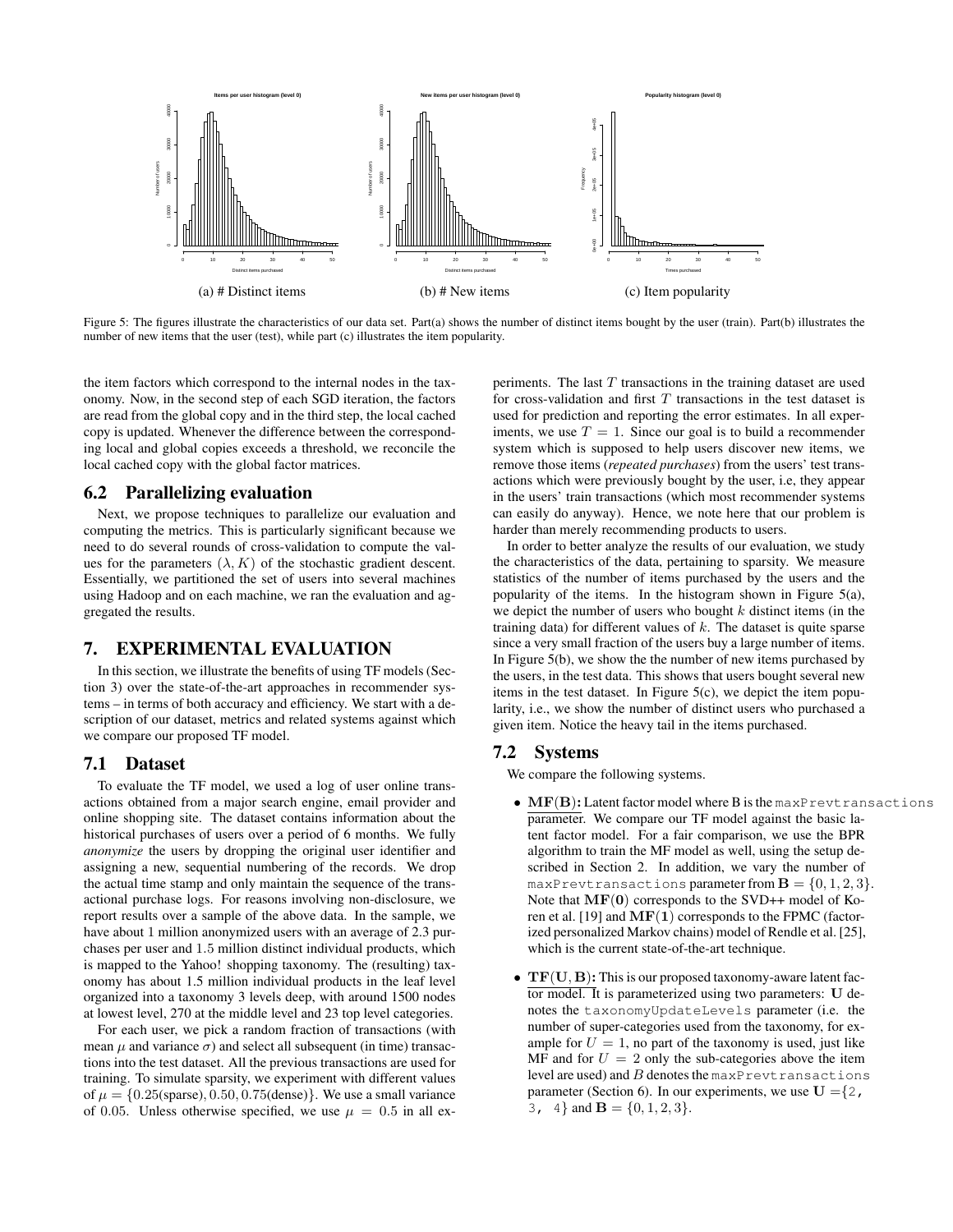

Figure 6: In this figure, we illustrate the benefits of using the TF model over the baseline models. In part(a,b) we illustrate the benefit of TF(4,0) over the standard MF(0) model. In part(a), we present AUC values and show that improvements of more than 6% are achieved using the taxonomy. In part(b) we illustrate the average mean rank. TF models allow recommendation at the category level. In part(c), we show the AUC of the TF(4,0) model at the category level, in comparison with the MF model. As shown in part(d), the average mean rank of the TF(4,0) model at the category level is around 4. In part(e), we show that using  $TF(4, 1)$  provides higher AUC than  $MF(1)$ .

# 7.3 Metrics

We use the metrics described below to compare our model with the above systems.

• AUC: (Area under the ROC curve)

AUC is a widely used metric for testing the quality of rank orderings. Suppose the list of items to rank is  $X$  and our test transaction is T. Also suppose  $r(x)$  is the numerical rank of the item x according to our model (from  $1 \ldots n$ ). Then, the formula to compute AUC is given by: (Here  $\delta(\phi)$ ) is the indicator function that returns 1 if  $\phi$  is true or 0 otherwise)

$$
\frac{1}{|T||X \setminus T|} \sum_{x \in T, y \in X \setminus T} \delta(r(x) < r(y))
$$

Average meanRank

While the AUC metric is widely adopted in practice, it is insensitive to the ranking in our case since we have over 1 million products in our dataset. Suppose we have exactly 1 item in the test transaction and its rank (e.g., according to MF) is 10, 000. The AUC value is approximately 0.99. However, if the item's rank is 100 (which is clearly much better than 1000), the AUC value is 0.999. For better comparison between the different approaches, we also measure the average meanRank. We compute the average rank for each user and them average this value across all users. The average meanRank is related to *f-measure* metric (harmonic mean of precision and recall) metrics, which are commonly used in information retrieval.

Next, we present the results of our experimental analysis. We illustrate the experimental results relating to the accuracy of the modeling in Section 7.4 and the results relating to the efficiency of our models in Section 7.5.

### 7.4 Accuracy Results

In this section, we show results about the benefits of using TF models for improving accuracy of recommendation.

#### *7.4.1 Accuracy improvement over baseline models*

#### Improvement over MF(0) model

In the first experiment, we compare the accuracy of  $TF(4, 0)$  and  $MF(0)$  models. Recall from Section 7.2, that  $TF(4, 0)$  indicates that we use all the levels of the taxonomy (taxonomyUpdateLevels = 4) and we do not use any previous transactions in the Markov chain (maxPrevtransactions  $= 0$ ). Since the number of free parameters in  $TF(4, 0)$  and  $MF(0)$  are different, we experiment with a range of factors (to effectively carry out model selection for each model). We investigate the performance of the models with  $\{10, 20, 30, 40, 50\}$  factors. We measure the average AUC for the two approaches. The results are shown in Figure 6(a). As shown in Figure 6(a), the best average AUC for  $TF(4, 0)$  (which occurs at 20 factors) is higher than the best average AUC for  $MF(0)$  (also occurring at 50 factors). We would like to note here that both the models above use the same amount of information: they do not take into the account the actual sequence of items purchased, rather they only consider the set of items that has been purchased.

As described in Section 1, using a taxonomy allows us to rank not only at the product level, but also at the category levels. In Figure 6(c), we show the average AUC at the category level for the  $TF(4, 0)$  model for various factor sizes. For comparison, we also indicate the AUC of the  $MF(0)$  model at the product level. As shown in the figure, the taxonomy-aware factor model greatly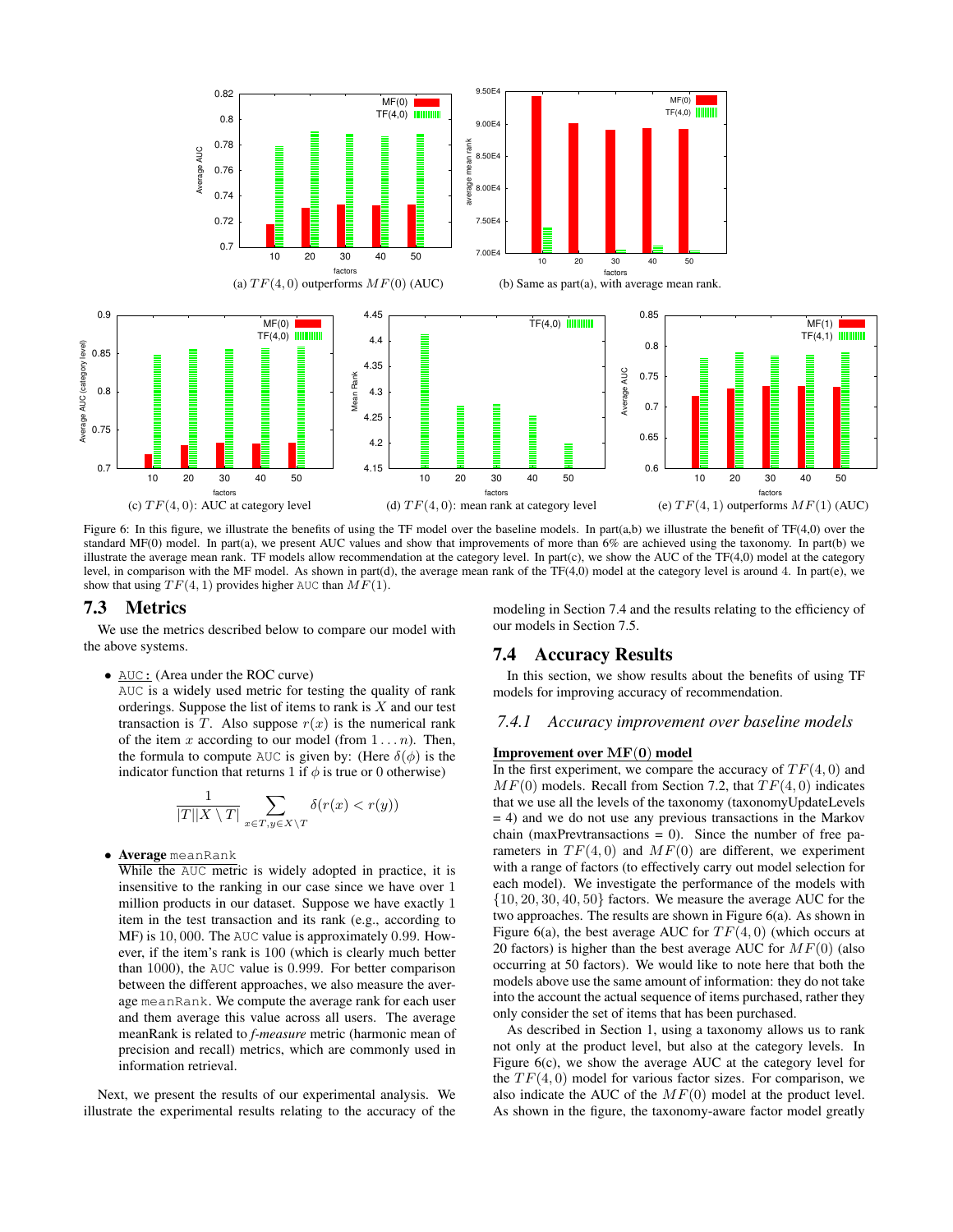

Figure 7: In this figure, we study the effects of taxonomy. (a) As we increase the number of levels, we improve the average AUC. (b) When the data set is sparse, usage of taxonomy provides much greater benefits. (c)  $TF$  models provide better AUC for items with cold start by exploiting taxonomy. (d) Sibling training techniques improve AUC. In part(e), we project the learned factors on to a 2-dimensional plane; notice that the item factors occur close to their ancestors. (f) AUC improves as we increase the order of the Markov chain.

outperforms the matrix factorization approach.

In Figure 6(b), we indicate the meanRank for the  $MF(0)$  and the  $TF(4, 0)$  models at the product level. As shown in the figure, the mean rank for the taxonomy models is an order-of-magnitude less than that for the matrix factorization model. In Figure 6(d), we indicate the mean rank at the category level for the  $TF(4, 0)$ model. As shown in the figure, the mean rank is just 4, illustrating the benefits of using taxonomy for recommendation. We note here that even though the average mean rank at the product level is high (about 10,000), the average mean rank at the category level is very small and is practical to use.

#### Improvement over MF(1) model

In the second experiment, we compare the accuracy of  $TF(4, 1)$ and  $MF(1)$  models. Recall from Section 7.2 that  $MF(1)$  corresponds to the matrix factorization model along with a single step Markov chain (maxPrevtransactions  $= 1$ ), which also corresponds to the state-of-the-art FPMC technique of Rendle et al. [25]. We compute the average AUC for the two approaches and show the results Figure 6(e). As shown in the figure, using taxonomy significantly improves the recommendation accuracy.

#### *7.4.2 Study of taxonomy over recommendation*

#### Effect of Taxonomy over recommendation accuracy:

In this experiment, we plan to understand the effect of taxonomy over the recommendation accuracy. We compare the following models:  $MF(0)$ ,  $TF(2, 0)$ ,  $TF(3, 0)$ ,  $TF(4, 0)$ . We show the results in Figure 7(a). As shown in the figure, the accuracy increases as we incorporate more levels in the taxonomy. This is because of the additional latent factors that we introduce, based on the taxonomy enables better sharing of the statistical strength across items.

#### Tackling sparsity and cold start problems

As discussed in Section 1, the two key problems with state-of-theart systems in collaborative filtering is sparsity and cold start problems. We simulate sparsity by generating multiple datasets with different values of the split parameter  $\mu$ . For each dataset, we train the  $MF(0)$  and the  $TF(4, 0)$  models and measure the accuracy of prediction using AUC. We present the results in Figure 7(b). As shown in the figure, for all the three data sets (from sparse to dense), the taxonomy model outperforms the matrix factorization models. Also, note that the benefit of using the taxonomy is very large when the data is sparse. As shown in the figure, for the sparse dataset, we obtain more than a 5% improvement in the AUC for the highly sparse dataset and about 2% for the less sparse dataset.

Next, we show how the taxonomy helps in ameliorating the *cold start* problem. For each of the *new items*, items which do not appear in the training dataset (i.e., they are released at a later time), we measure the average rank of these items, over all the times it was purchased. We compare  $MF(0)$  and  $TF(4, 0)$  for this experiment. As described in Section 3, while the ranking of  $MF(0)$ is completely random; in TF-based models, we use the item's immediate super-category as an estimate for its factor. We plot the average rank of the new items in Figure 7(c). As shown in the figure, for new items, TF models outperform the  $MF(0)$  approach for almost all factor sizes.

#### Performance of sibling training

In this experiment, we evaluate the benefits of using the sibling based training for training the  $TF$  models. We train the  $TF(4, 0)$ models with and without the sibling training and compare the resulting prediction performance. We show the results in Figure 7(d). As before, we depict the results for various factor sizes. As shown in the figure, using sibling training improves the overall AUC by more than 3%.

#### Visualizing factors in  $TF$  model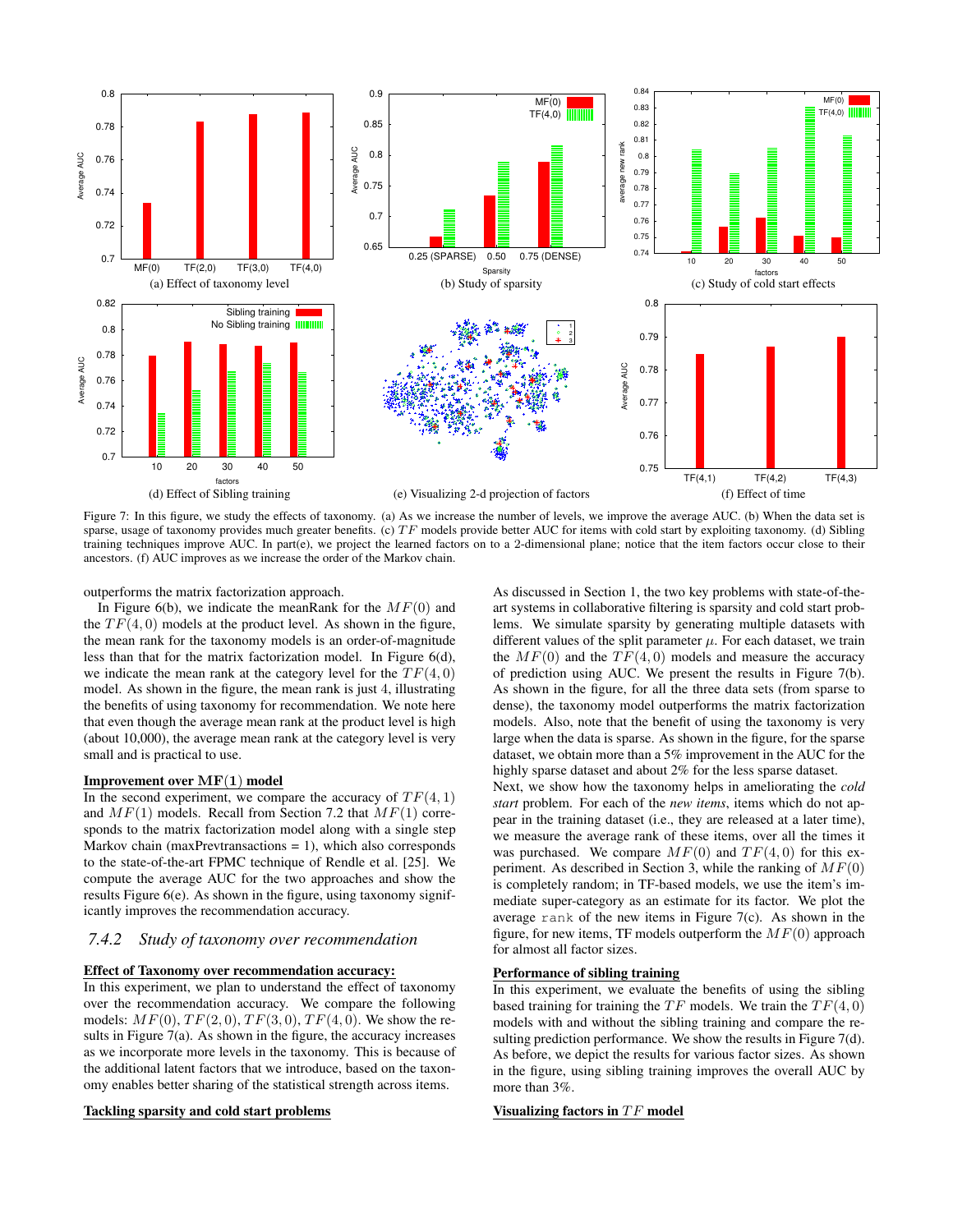

Figure 8: (a) Here, we indicate the time per epoch for  $TF(4, 0)$  and  $MF(0)$ . The overhead of training the TF model is much less as we increase the number of threads. (b) In this figure, we show the speedups of the above models. Note that  $TF(4, 0)$  has a maximum speedup of 8 which is higher than  $MF(0)$ 's maximum speedup of 6. In parts (c,d), we show the trade-offs obtained using our cascaded inference algorithms. As shown in part(c), we can achieve 80% accuracy in 50% of the computation time.

Next, we examine the structure of the factors. We use t-SNE [28] a tool that can be used to perform dimensionality reduction on the factors. We plot the item factors (Section 3) on a 2-dimensional plane. In Figure 7(e) we plot the upper 3 levels of the taxonomy. As shown in the figure, the red color points correspond to the topmost level of the taxonomy, similarly the green and the blue color points correspond to levels 2 and 3 of the taxonomy. The factors are clustered into various clusters as expected. Also notice that each red point (corresponding to the topmost level) is surrounded by a set of green points (level 2), which in turn is surrounded by the blue points (level 3), indicating the role that the taxonomy plays in constraining such factors together, i.e., items being close to their children. We also note that some of the factors corresponding to lower levels have moved away from their ancestor factors; we attribute this to the data. Apriori, the factors are similar to their ancestor factors. After an item is purchased a few times and becomes popular, its buying pattern no longer matches that of its parent and therefore its factor gets modified such that it moves away from its ancestors.

#### *7.4.3 Improvement using higher order Markov chains*

In this experiment, we study the benefit of using higher order Markov chains. We compare the accuracy of  $TF(4, 0)$ ,  $TF(4, 1)$ and  $TF(4, 2)$ : which progressively increases the number of previous transactions considered, i.e., the order of the Markov chain (Section 3). We plot the corresponding AUC values in Figure 7(f). As shown in the figures, the prediction error increases as we increase the order of the Markov chain.

#### 7.5 Performance Results

In this section, we present the results pertaining to the efficiency of our approaches against naive methods. Specifically, we present the speedups in learning that we are able to obtain using multiple cores and the benefits of using our cascaded inference algorithm.

#### Training parallelization

We investigate the performance of our multi-core implementation of the training algorithm. For each of the models  $\{MF(0), TF(4, 0)\},\$ we measure the time taken per epoch. For this experiment, we used a 12 core machine running Linux. Note that epoch is a fixed number of iterations for both models. We plot the results in Figure  $8(a,b)$  as a function of the number of threads used. Figure  $8(a)$ shows the absolute wall-clock times and (b) indicates the *speedup*. Clearly,  $TF(4, 0)$  is more expensive since it has to update the higher levels of the taxonomy as well. We make the following observations. First, as we increase the number of cores, we observe that we obtain an almost linear speed-up initially. Subsequently, the speed-up flattens out as expected. Second, we observe that the maximum speedup for  $TF(4, 0)$  is 8, whereas the maximum speedup for  $MF(0)$  is only 6. Since  $TF(4, 0)$  also needs to

update the higher levels of the taxonomy (of which there are only about 2000 nodes), we expect it to be bottlenecked by the lock contention at this level. However, surprisingly,  $TF(4, 0)$  has a higher speedup than  $MF(0)$ . This behavior can be explained if we note that  $TF(4, 0)$  requires more computation per thread than  $MF(0)$ and thus the rate of updating the shared factors per thread is less than the same rate from  $MF(0)$ . Therefore, to reach the same bottleneck update rate of  $MF(0)$ ,  $TF(4, 0)$  requires more threads before its speed-up starts to asymptote. As a result of this, we see that when we use a reasonable number of thread (about 10), using  $TF(4, 0)$  has very little additional overhead over using  $MF(0)$ . As shown in the figure, as the number of threads is increased, the gap between  $MF(0)$  and  $TF(4, 0)$  reduces to almost zero. Next, we investigate the benefits of our caching techniques in improving speedup. As shown in Figure 8(b), we see that after 40 threads, while the speedup without caching drops, we continue to see a constant speedup with caching. However, we notice that caching only helps when we have more than 40 threads. This is because the bottleneck due to lock contention over the upper levels of the taxonomy occurs only with 40 threads while the bottleneck due to the number of cpu cores occurs earlier, around 10 threads.

#### Cascaded Inference

As illustrated in Section 5.1, cascaded inference provides a tradeoff between accuracy and performance. As we increase the search space (increase the values of  $n_1$ ,  $n_2$ ,  $n_3$  (Section 5.1)), we improve accuracy at the expense of computational efficiency. In this experiment, we study this trade-off empirically. Since the number of nodes in each level of the taxonomy is different, we use the  $k_i$  to denote the percentage of the number of nodes in level  $i$  that is considered, i.e.,  $n_i = k_i size(i)$ , where  $size(i)$  denotes the number of nodes in level  $i$ . We evaluate two models of cascading: In the first model, we increase the values of all of  $k_1$ ,  $k_2$  and  $k_3$  from 0 to 100% gradually. To illustrate the trade-off, we plot two quantities. First, we plot the ratio of the AUC obtained using cascaded inference against the actual AUC (which we computed using the naive method). Second, we also plot the ratio of the computation times between cascaded inference and the naive method. The results are shown in Figure 8(c). As we increase  $k$ , note that the AUC values increase and the time taken also increases. Even at around 50% of the time consumed, we can achieve close to 80% of the accuracy. In the second model, we hold  $k_1$  and  $k_2$  to the maximum possible value (the size of the level) and increase  $k_3$  from 0 to 100%. We observe a similar trade-off with this model as shown in Figure 8(d). While in the first model, we obtain a non-monotone behavior of the accuracy curve (since we are modifying the number of internal nodes used), we observe a monotonically increasing accuracy in the second approach. Since we only append to the set of items considered, the AUC values increase gradually.